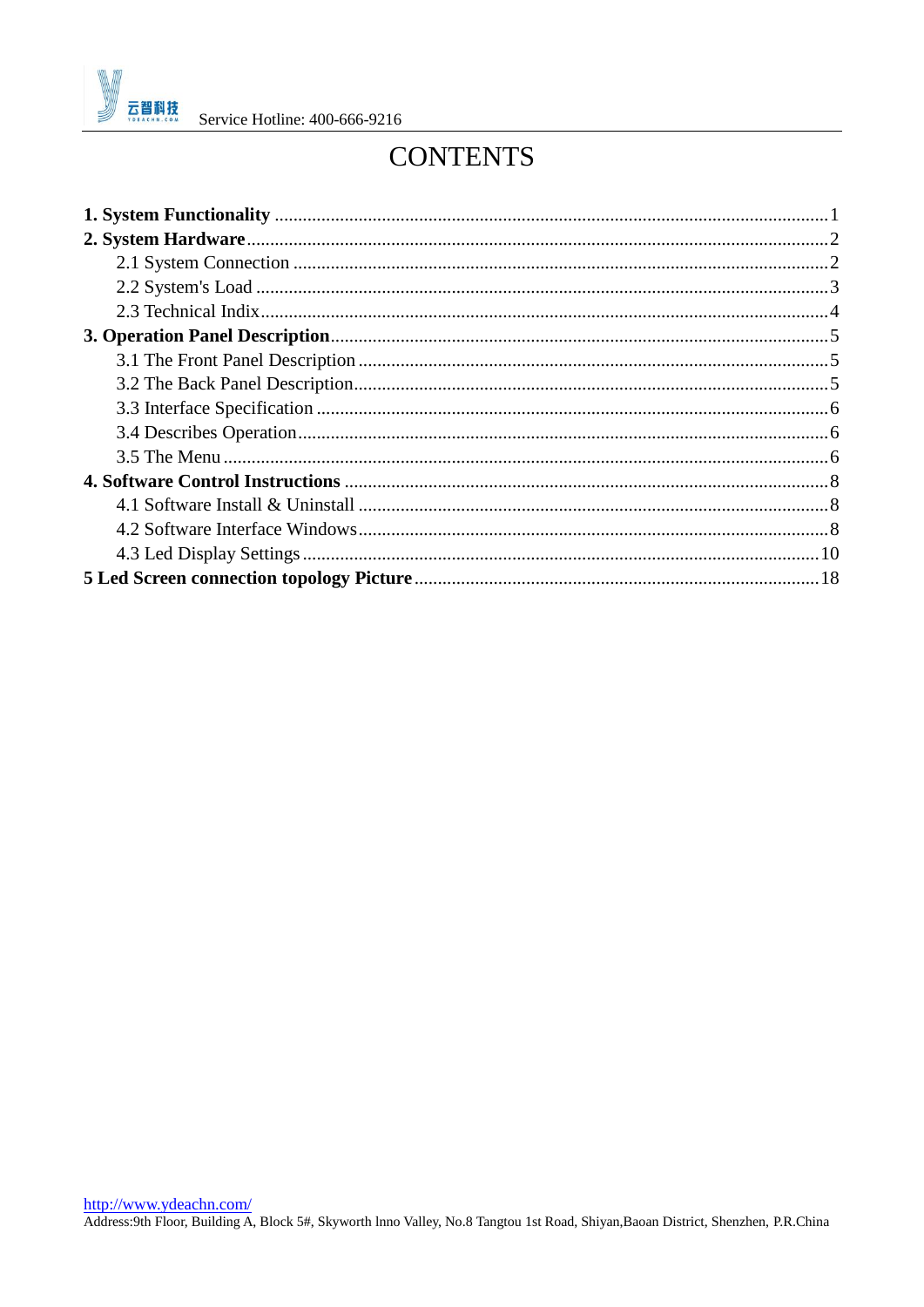

# <span id="page-1-0"></span>**1. System Functionality**

### **Gigabit Technology**

Gigabit technology, all-directional video solution, large bandwidth buffer design, and large storage devices.

### **Support Multi-resolution**

Support for multiple resolutions of video input .1024\*768 / 1280\*1024 / 1440\*900、1680\*1050 / 1920\*1080 / 1920\*1200 / 2560\*1600; Realize point to point video display.

### $\bullet$  Super Loading Capacity

Single main controller C3.0 supports max 1280\*1024\*60Hz, inputs and outputs. For the super large display screen, clients can use multiple main controller to realize P2P seamless splicing.

### **Pixel by Pixel Correction**

Support Radiant Imaging and Cas Vu modes of pixel by pixel correction, support luminance and chromaticity correction which makes displaying even better; the receiving cards supports max 128\*128 pixel correction.

### **USB Communication Interface**

Support USB 2.0 interfaces; work together with USB wires and computer's USB interfaces to perform control; system configuration parameters can be set via software; all parameters won't be lost even after power failure and are resumed once the power supply is back again.

### **Real-time Transmission**

The system supports updating the module data in real time; not necessary to resend parameters or addresses even the display module is replaced.

## **Online Upgrade**

Support updating system programs; get the system power supply and upgrade the main controller or all receiving cards programs via software; easy operation, flexible expansion, easy upgrading and maintenance of displays.

### **Customized Gray Level & Refresh Frequency**

The gray level from 0 to 65536 level (64K) are available for customers; refresh rate can be manually adjusted to increase, so the image will be perfect.

### **Support Multiple Scan Modes**

Support 1 to 16 scan and other mode.

### **Intelligent Setting of Module Display Address, no Toggle Switch**

Customers can make intelligent settings in general multiple connection modes according to the display splice.

<http://www.ydeachn.com/>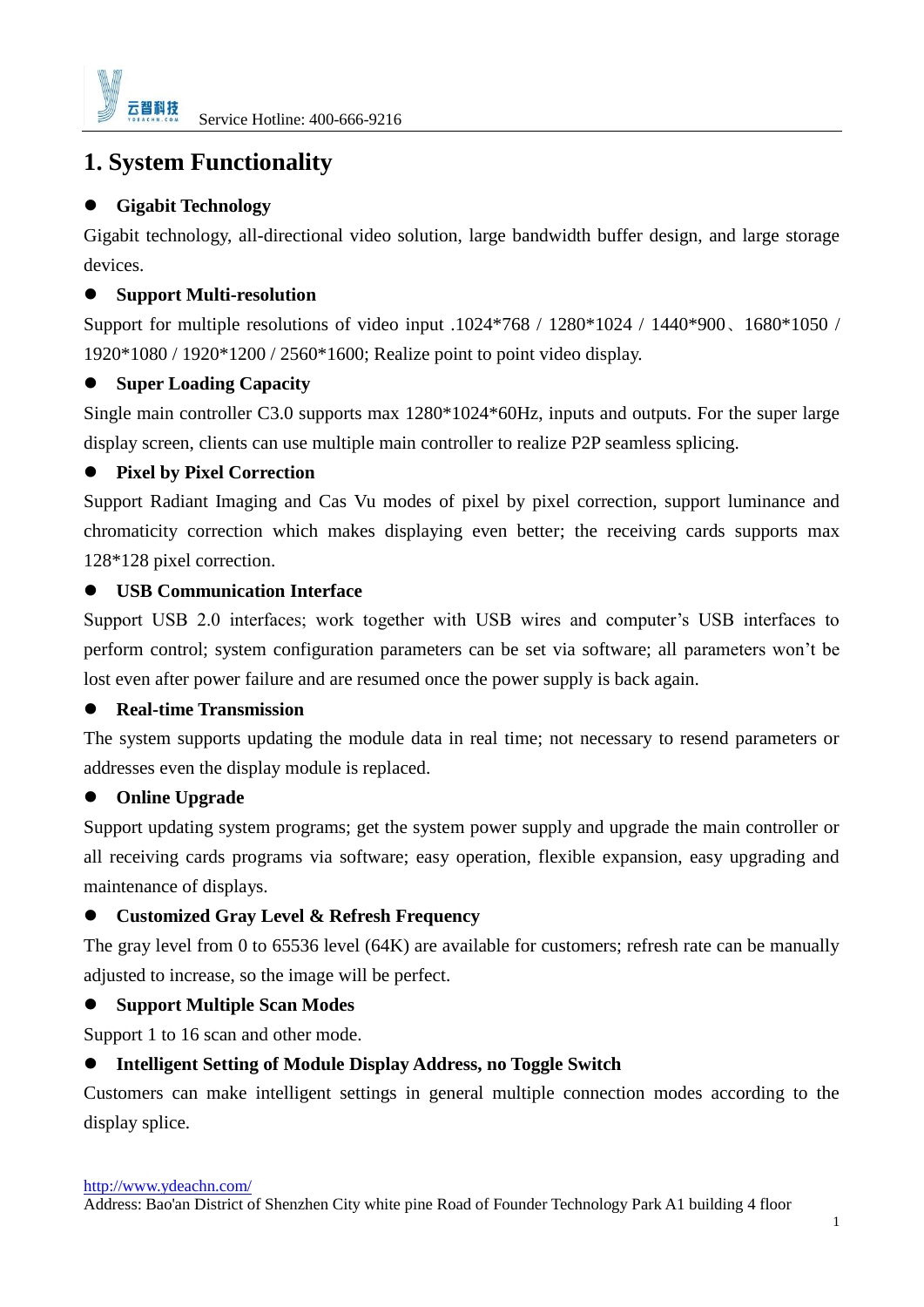

### **Supporting LED Fault Return & Diagnosis**

Support fault detection; work together with MBI5030\MBI5039\MBI5036 drive chips to dynamically detect display flaws in order to keep a more stable and reliable system

### $\bullet$  Supporting PWM Driver Chip

Work together with MBI5042, MBI5030 and MBI6030 drive chips.

### **Support Redundancy & Hot Backup**

The A and B port of the receiving cards can be both used as input and output port. Users can adapt two computers to control one display screen at the same time, so when one computer is out of order, the other will automatically replace it, or Users can use one computer with double network cables to control one display, so when one is out of order, the other will automatically replace it. In this way, the displays won't stop working.

### **Long-distant Transmission**

Max transmission distance of Ethernet wires: 160m (actual metering), reliable transmission distance of Ethernet wires: 100m.

# <span id="page-2-0"></span>**2. System Hardware**

## <span id="page-2-1"></span>**2.1 System Connection**

### **1) Connection Diagram**



#### <http://www.ydeachn.com/>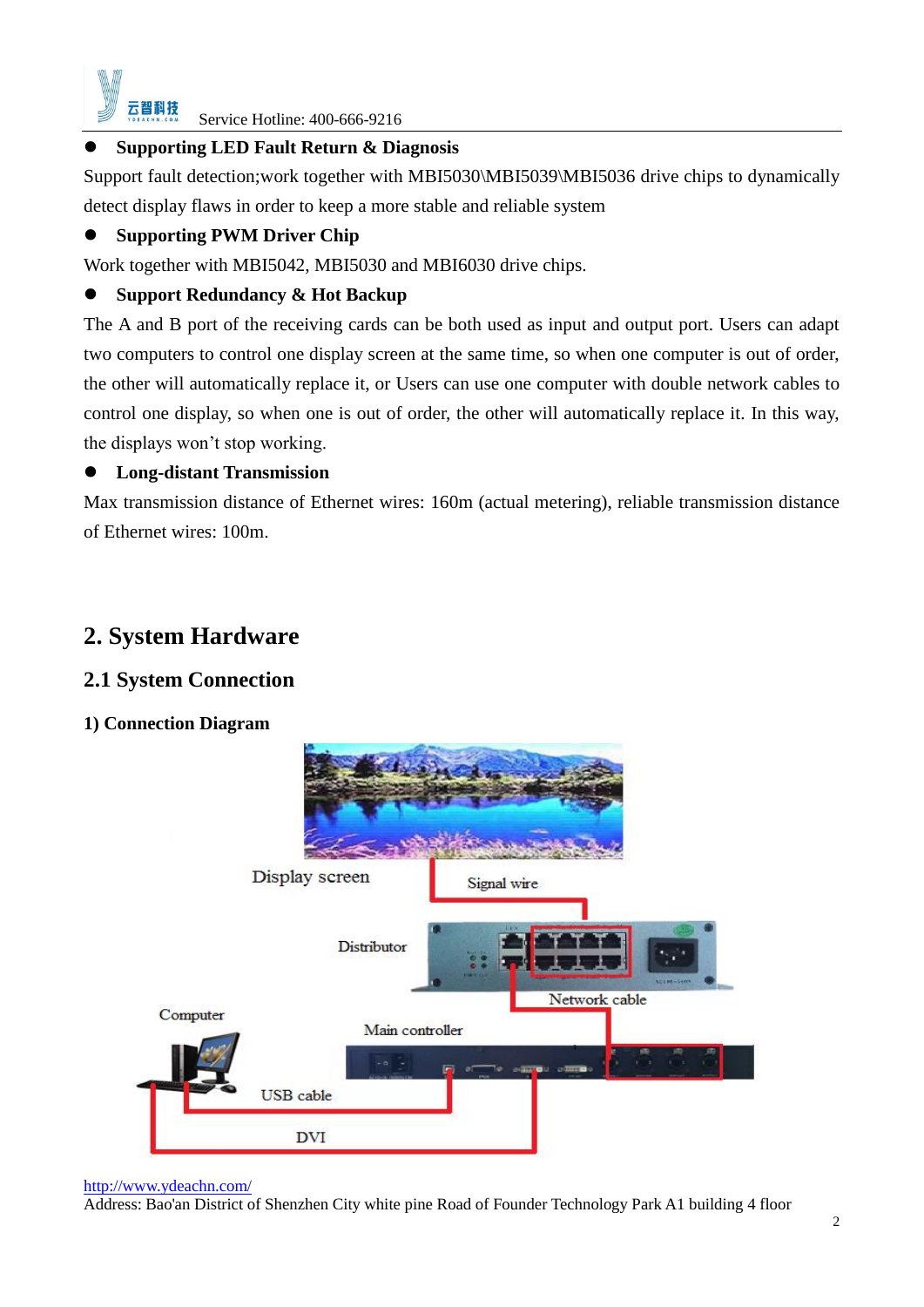

#### **2) Operation Instructions**

**Step 1:** Turn off the System power sources

**Step 2:** DVI input interface: Connecting controller DVI interface with Graphics card DVI interface with DVI wire.

**Step 3:**Distributor connection: the main controller's signal output network port is connected to the signal input port of the distributer.

**Step 4:**Display connection: signal output port of the distributor is connected to the display screen.

**Step 5**: USB interface. USB interface used to connect with computer to perform control.

**Step 6:** Turn on the power, wait for the system initialization is complete.

**Step 7:** Set the Graphics card mode of computer as copy, after the system is working properly, working status indicator light will be Flashing。

**Step 8:** .Open the control software, set the corresponding parameters.

## <span id="page-3-0"></span>**2.2 System's Load**

1) Horizontal segmentation

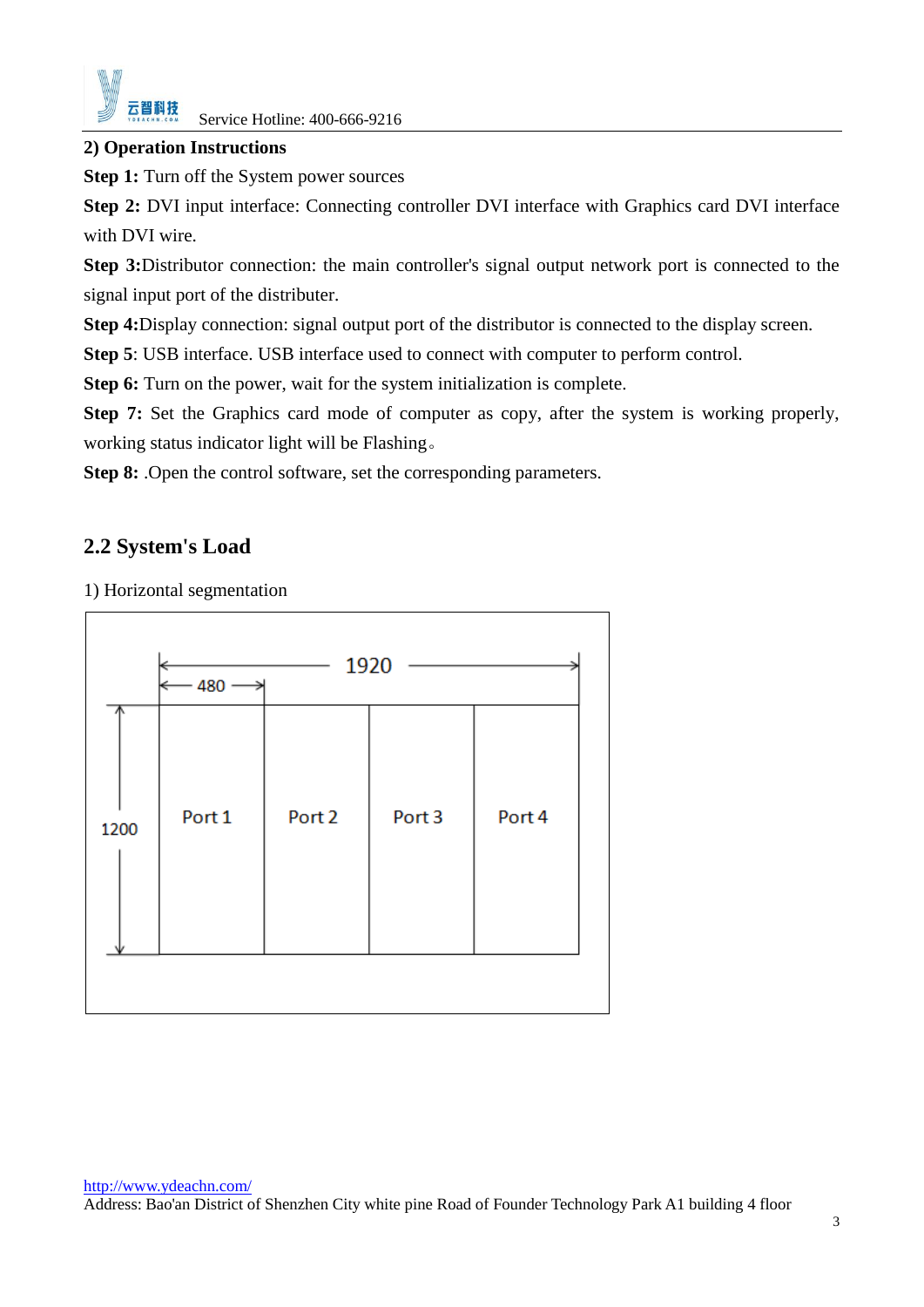

2) Vertical segmentation



# <span id="page-4-0"></span>**2.3 Technical Indix**

| Electrical parameters    |                               |  |  |  |
|--------------------------|-------------------------------|--|--|--|
| Power supply & interface | AC100-240V 50Hz/60Hz          |  |  |  |
| Operating temperature    | $0^{\circ}$ C-60 $^{\circ}$ C |  |  |  |
| Operating humidity       | 5%-95%                        |  |  |  |
| <b>Operating Current</b> | 2000mA                        |  |  |  |

| Performance parameters         |                                                                |  |
|--------------------------------|----------------------------------------------------------------|--|
| Video Input                    | DVI interface                                                  |  |
| Video output                   | DVI interface                                                  |  |
| <b>Communication Interface</b> | <b>USB</b> interface                                           |  |
| Signal Interface               | Output Ethernet port 4*RJ45                                    |  |
| Online Upgrade                 | support                                                        |  |
| Resolution                     | Supports multiple resolutions                                  |  |
| <b>Communication distance</b>  | $\epsilon$ = 100 m (UTP twisted pair without relay), multimode |  |
|                                | fiber 500m, 20km single mode fiber                             |  |

<http://www.ydeachn.com/>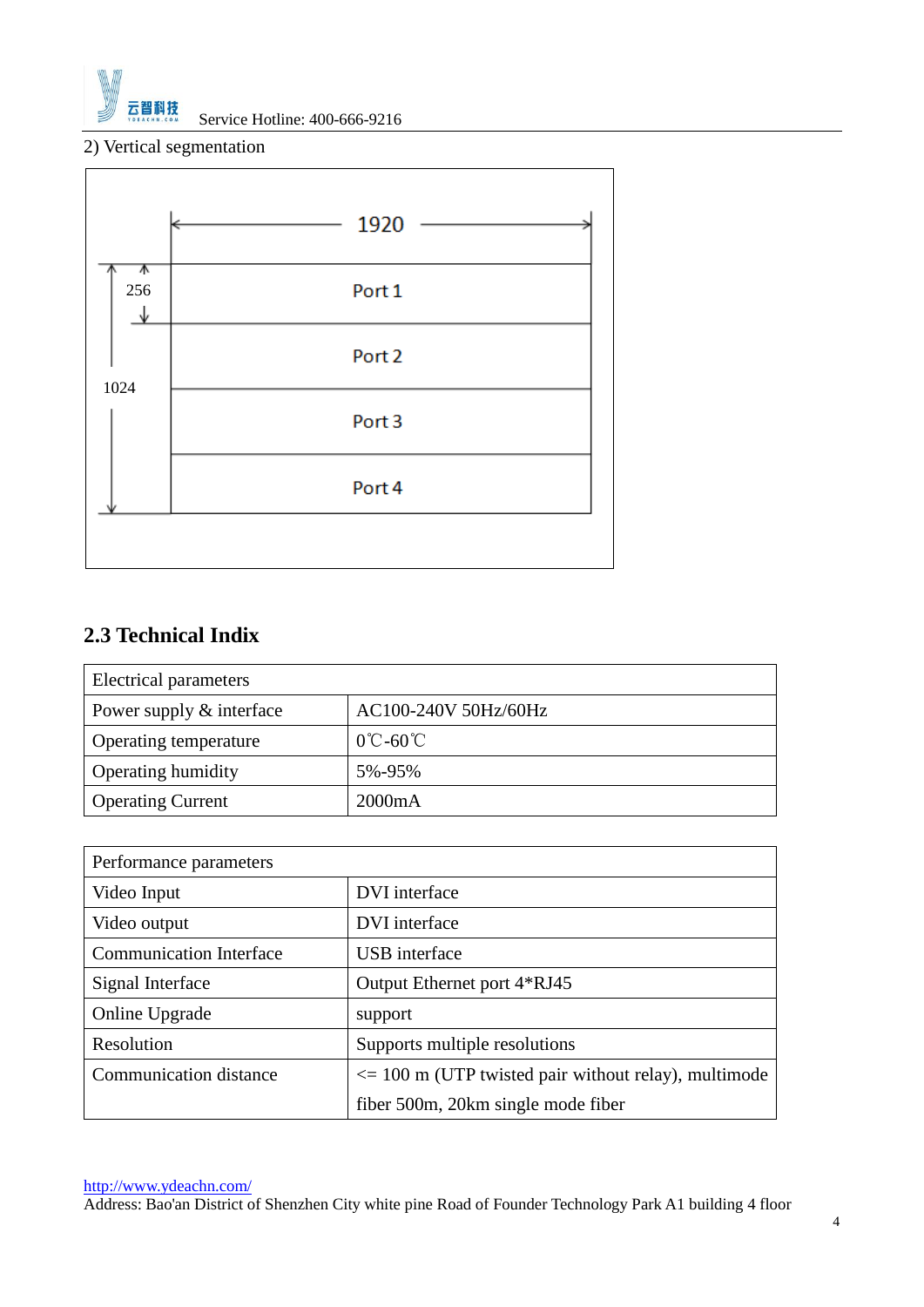

# <span id="page-5-0"></span>**3. Operation Panel Description**

# <span id="page-5-1"></span>**3.1 The Front Panel Description**



# <span id="page-5-2"></span>**3.2 The Back Panel Description**



<http://www.ydeachn.com/>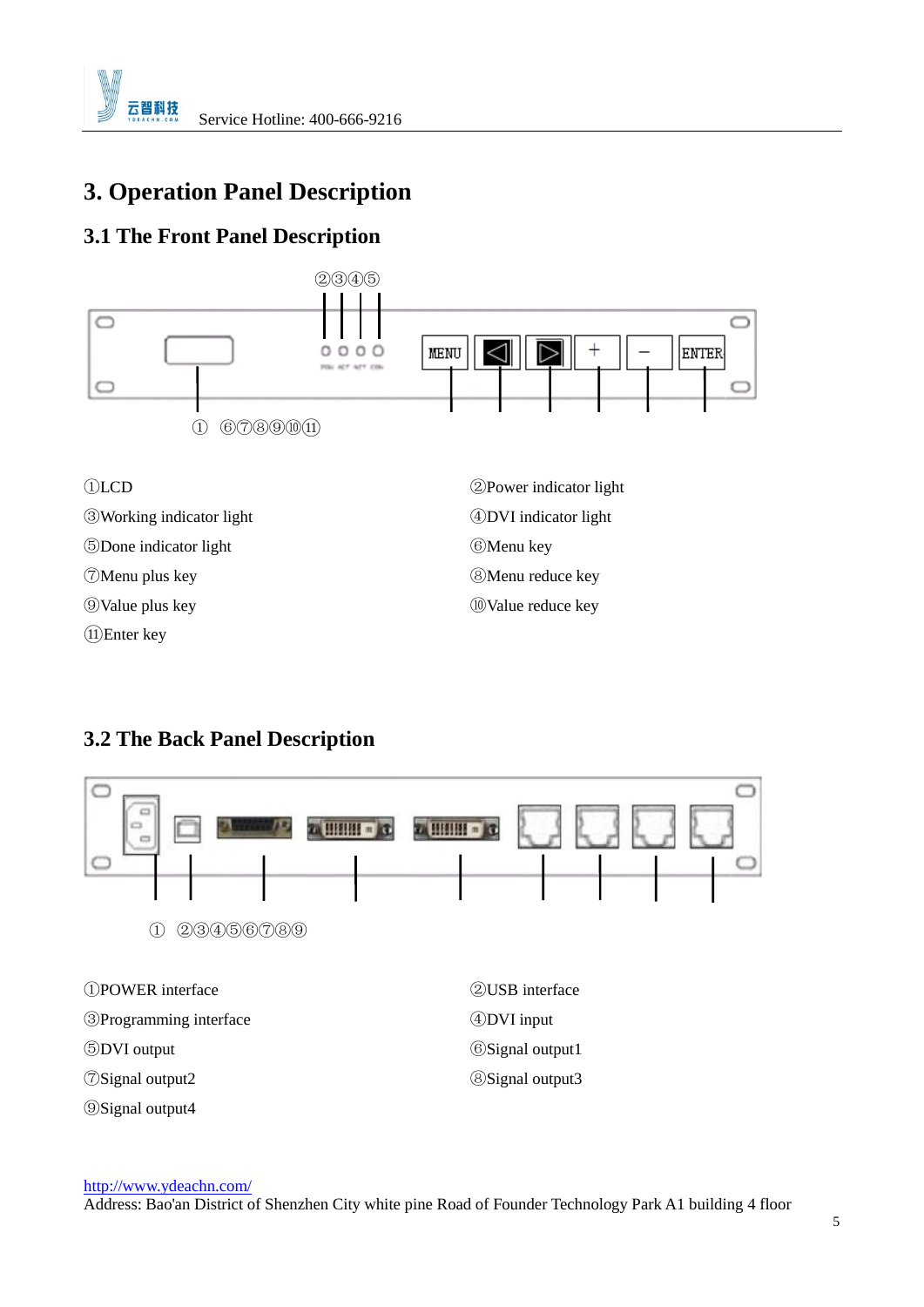

# <span id="page-6-0"></span>**3.3 Interface Specification**

**[Power interface]:** AC100-240V 50Hz/60Hz.

**[USB interface]:** Work together with USB wires and computer's USB interfaces to perform control.

**[DVI image input]**:Connecting controller DVI interface with Graphics card DVI interface with DVI wire.

**[DVI image output]:** By supporting DVI cable to connect to the next level of the master image input interface or DVI monitor.

**[Signal output port 1,2,3,4]:** All used as the master output port, Which near the DVI output interface for the first output port, followed by the second, three, four output port.

**[Indicator light]:** Power Indicator: lit, which means that the normal power supply; lights out, that is not the normal power supply; work lights: flashing, which means that sending card is working properly; lit, indicates that the sending card is not working properly, please confirm whether the computer graphics card is set to clone mode.

| Open the main menu         | In the Non menu state press "Menu" button                                                                 |
|----------------------------|-----------------------------------------------------------------------------------------------------------|
| Select the item            | Press " $\langle \cdot \rangle$ " or " $\rangle$ " button, Switch to the previous or next adjustment item |
| Adjust parameter value     | When at the right end of the item appears as Digital parameter or options parameter,                      |
|                            | Press " $+$ " or " $-$ " button                                                                           |
| Enter the next menu        | When at the right end of the project appears as ">>" symbol, Press "Enter" button                         |
| Perform specific functions | When at the right end of the project appears as ">>" symbol, Press "Enter" button                         |
| Return to previous menu    | Press "Menu" button                                                                                       |

### <span id="page-6-1"></span>**3.4 Describes Operation**

## <span id="page-6-2"></span>**3.5 The Menu**

### **3.5.1Main Menu**

**[LOGO]:** Used to display the company LOGO.

**[Screen Parameter]:** Used to set variety of display parameters including brightness adjustment, position adjustment,etc.

**[Feature set]:** Used to set the display parameters, including the screen switches, color temperature adjustment, etc.

**[Screen Connection]:** Used to set the display address.

#### <http://www.ydeachn.com/>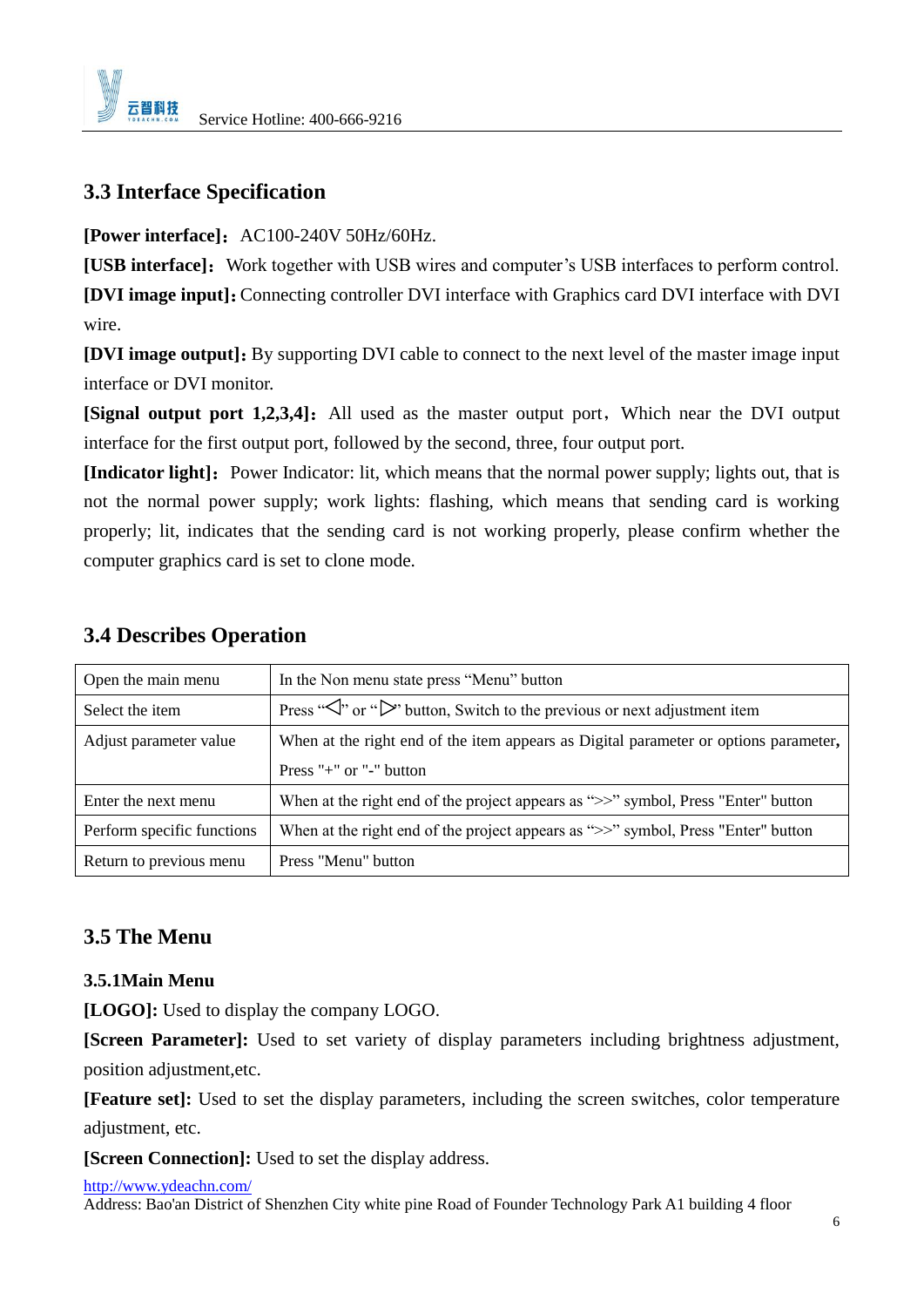

**[Factory settings]:** Used to restore the system default factory Settings in the case of incorrect operation.

**[Language Selection]:** Used to select system display language, Chinese or English.

**[Software Version]:** Use to view the system software version information.

### **3.5.2 Second Level of Menus**

**(1) Screen parameter**

**[Brightness adjustment]:** Used to adjust the display brightness.

**[Image Rotation]:** Used to set the display on the display content of the LED screen rotation, only for special screen.

**[Horizontal start]:** Large screen display area start X-axis position settings, by default starting position is 0.

**[Vertical start]:** Large screen display area start Y-axis position settings, by default starting position is 0.

**[Horizontal width]:** Set the master the actual width of the load, the default is 1920.

**[Vertical height]:** Set the master the actual height of the load, the default is 1920.

**[Step]:** Value adjustment step value, can be switched to 1, 16 or 128 three modes.

**[Network interface backup]**: Used to set the replication relationship between host ports.

**[Network port height]:** Used to set the master first maximum height of the output image data output.

### **(2)Feature Set**

**[Screen Switch]:** Off, black screen, no display; open the screen to normal playback. The default setting is on.

**[Static Image]:** Open, Static currently active window screen image; Off, screen play correctly. The default setting is Off。

**[Usage Patterns]:** Used to select the display type, there are four modes selected, the default mode is full-color real pixel.

**[Clock Phase]:**used to set the master of DVI clock timing, adjust video playback can be solved in this flash point situation.

**[Frame Frequency Selection]:** Used to set the LED display screen information update frequency, 50 Hz or 60 Hz two kinds of mode switches.

**[Color temperature Adjustment]:** used to set the color temperature of the display, respectively to red, green, and blue adjusted.

<http://www.ydeachn.com/>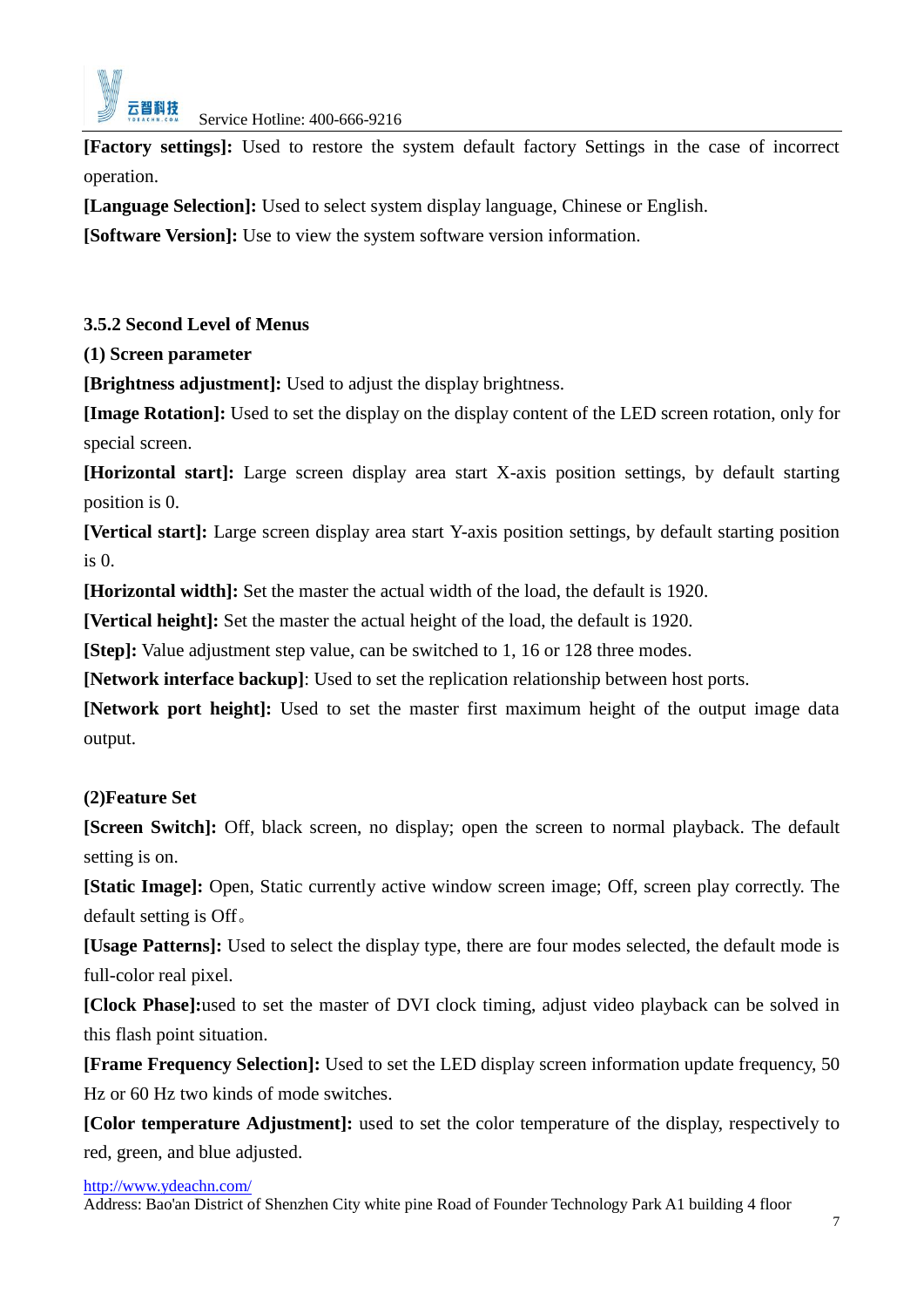

**[Calibration Switch]:** OFF, the display before the treatment; open, the display after the treatment. The default setting is off.

### **(3) Screen Connection**

**[Port]:** Used to select main control signal output port.

**[Arrangement]:** Used to select the cascade arrangement of display board.

**[Vertical Cards]**: Used to set the horizontal screen number.

**[Vertical Cards]:** Used to set the Vertical screen number.

**[Distributor]**: Used to set the screen connection transmission mode of distributor scheme.

**[send]**: Send display address data.

# <span id="page-8-0"></span>**4. Software Control Instructions**

# <span id="page-8-1"></span>**4.1 Software Install & Uninstall**

(Specific reference to the Software Installation Instructions)

# <span id="page-8-2"></span>**4.2 Software Interface Windows**

### **4.2.1 Menu Bar**

Device (D) Function (F) Setting (S) Test  $(1)$ Language (L)  $\mathsf{Help}(\mathsf{H})$ 

### **(1)Device Menu**



**[Create controler]:** Create a an New controler file.

**[Save]:**Save the present setting as a file for future load.

**[Save as]:**Save the present program file as another file.

**[Exit]:**Exit LED ShowBox control software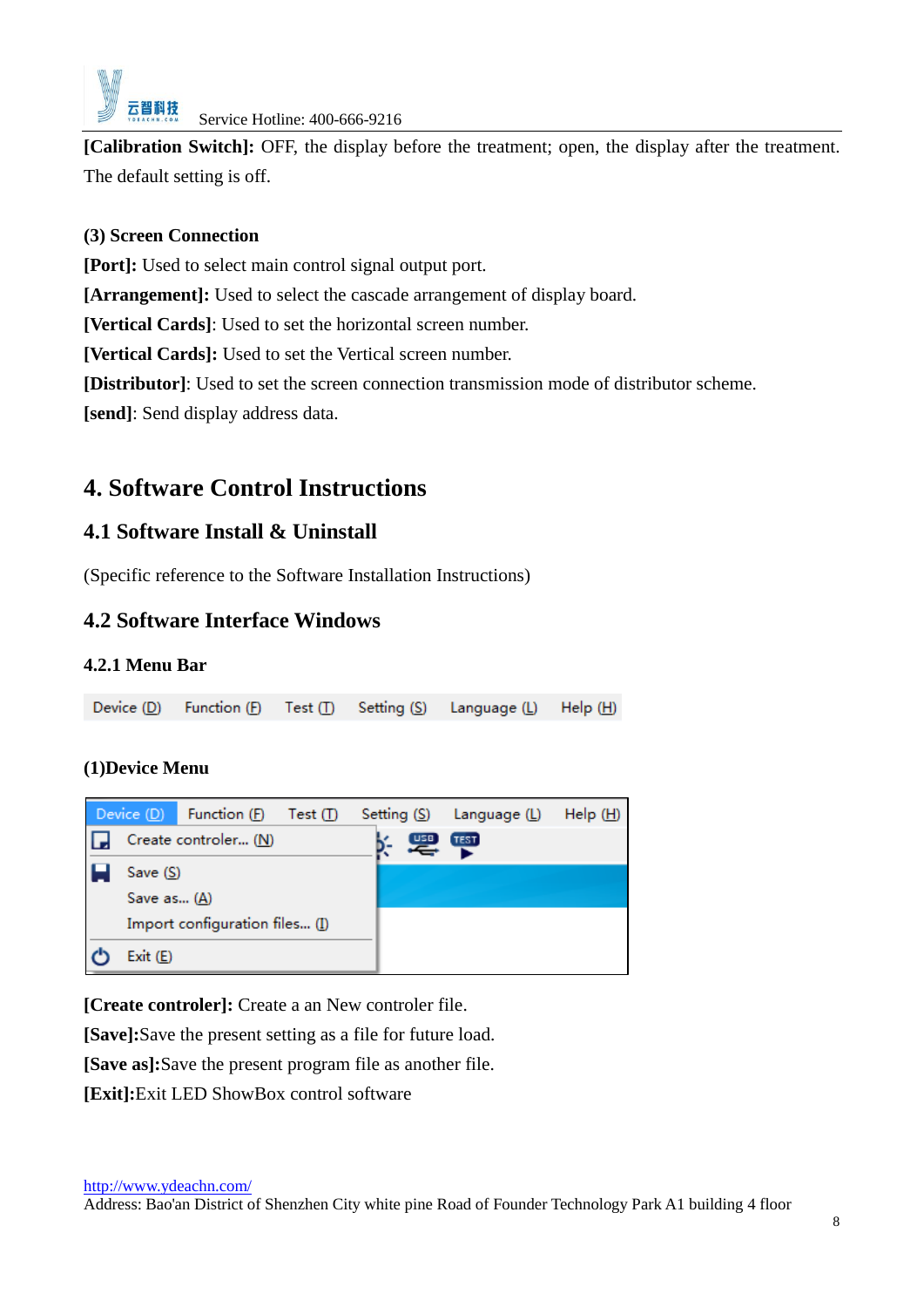

#### **(2)Function Menu**

| Device (D) |      | Function (F)                  | Test (T)           | Setting (S)                       | Language (L) | Help(H) |
|------------|------|-------------------------------|--------------------|-----------------------------------|--------------|---------|
|            | -jó- |                               |                    | Brightness\Colour temperature     |              |         |
|            |      | Auto Brightness adjustment(L) |                    |                                   |              |         |
| Home       | a    | Gamma (G)                     |                    |                                   |              |         |
|            |      |                               | Online Upgrade (U) |                                   |              |         |
|            |      |                               |                    | Import DVI Configuration File (I) |              |         |
|            |      |                               |                    |                                   |              |         |

**[Brightness]:** To adjust the LED display brightness; there are 256 grades are available; drag the icon to change brightness grade.The default value is up to 256 grades.

**[Color Temperature]:** Adjust the color values of red, green or blue to control the brightness; 256 grades are available

**[Gamma]:** Adjust Gamma factors (1.0~4.0) to adjust its value of the display. The default value is 2.8.

**[Online upgrade]:** Upgrade the control system programs

**[Dvi Config]:** Update the Dvi configuration files of the system

### **(3) Test Menu**



**[Gray Auto]:** Make Auto gray test on the displays

**[Single Gray]:** Make Single gray test on the display

**[Scan Line]:** Make scan test on the display videos.

**[Show Cell]:** Make Cell test on the display videos.

**[Test Window Setting]:**Set the size of the Test Window.

**[Exit Test]:** Exit the test mode to enter the normal interface.Various display modes provided by the software for production test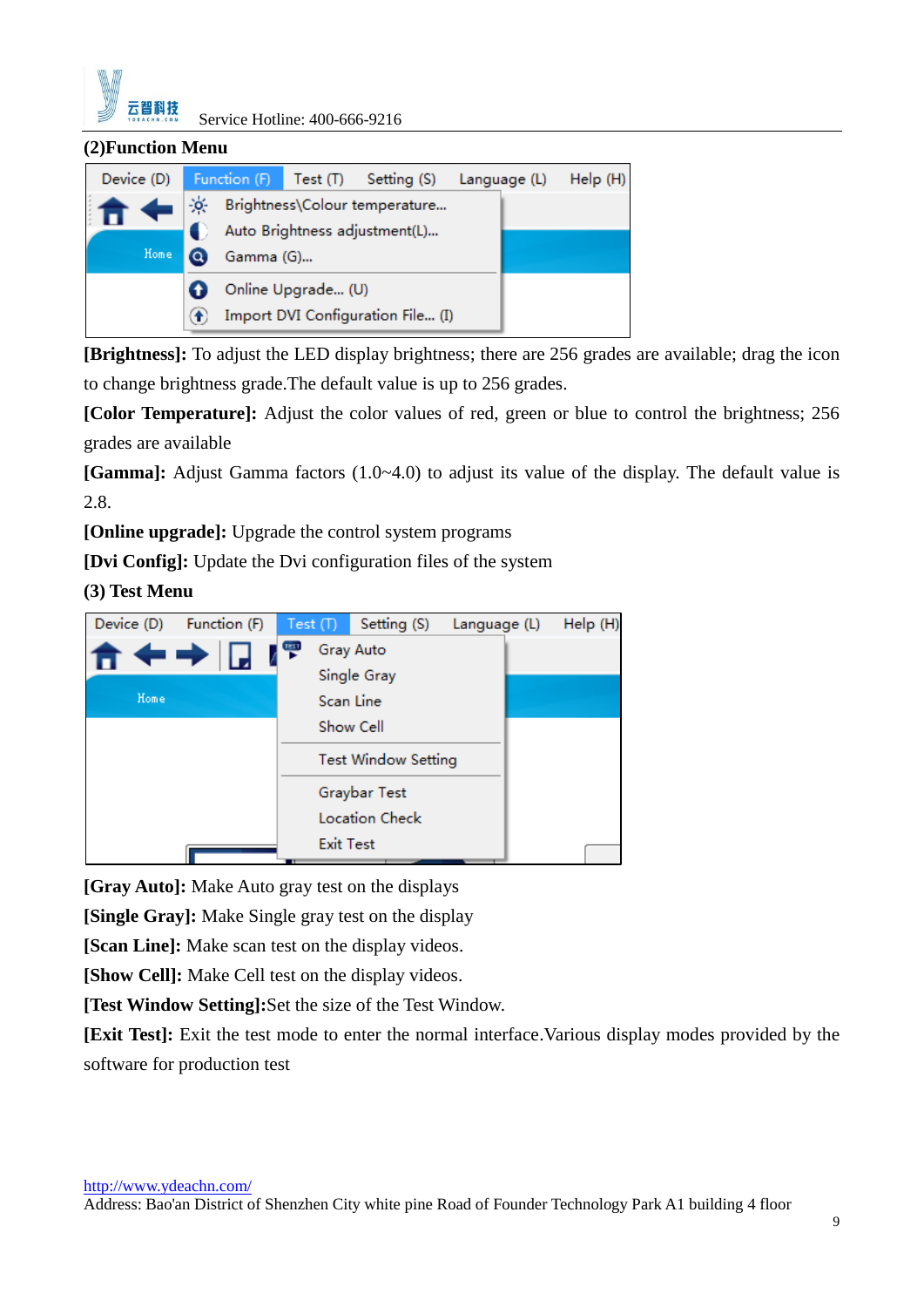

| (4) Setting Menu |                                                                     |  |                   |                                                           |         |
|------------------|---------------------------------------------------------------------|--|-------------------|-----------------------------------------------------------|---------|
|                  |                                                                     |  |                   | Device (D) Function (F) Test (T) Setting (S) Language (L) | Help(H) |
|                  | <b>T</b> $\leftrightarrow$ $\Box$ $\bullet$ $\Box$ $\otimes$ $\Box$ |  |                   |                                                           |         |
|                  |                                                                     |  | <b>Auto Start</b> |                                                           |         |

**[Serial Port Setting]:**Configure the serial ports connecting the control system and computer

| (5) Language Menu |                                   |          |             |                               |         |
|-------------------|-----------------------------------|----------|-------------|-------------------------------|---------|
| Device (D)        | Function (F)                      | Test (T) | Setting (S) | Language (L)                  | Help(H) |
|                   | 合◆→ □ 髻目 ※ 零                      |          |             | Simplified Chinese<br>English |         |
|                   | [Language]: Thesoftware language. |          |             |                               |         |

| (6) Help Interface |               |  |                                                                    |       |
|--------------------|---------------|--|--------------------------------------------------------------------|-------|
|                    |               |  | Device (D) Function (F) Test (T) Setting (S) Language (L) Help (H) |       |
|                    | 合◆→ 同 髻目 ※ 零零 |  |                                                                    | About |

**[About]:**To check software version, copyright , User's Manual,and other information

### **4.2.2 Tool Bar**

Toolbar as shown below, the toolbar is a menu function rapid operation. From left to right for the home, back, forward, new, open, save, brightness, serial port settings. Specific features, please refer to the menu.



# <span id="page-10-0"></span>**4.3 Led Display Settings**

### **4.3.1 Open the control software**

(1) Double-click the ShowBox icon, open the control software

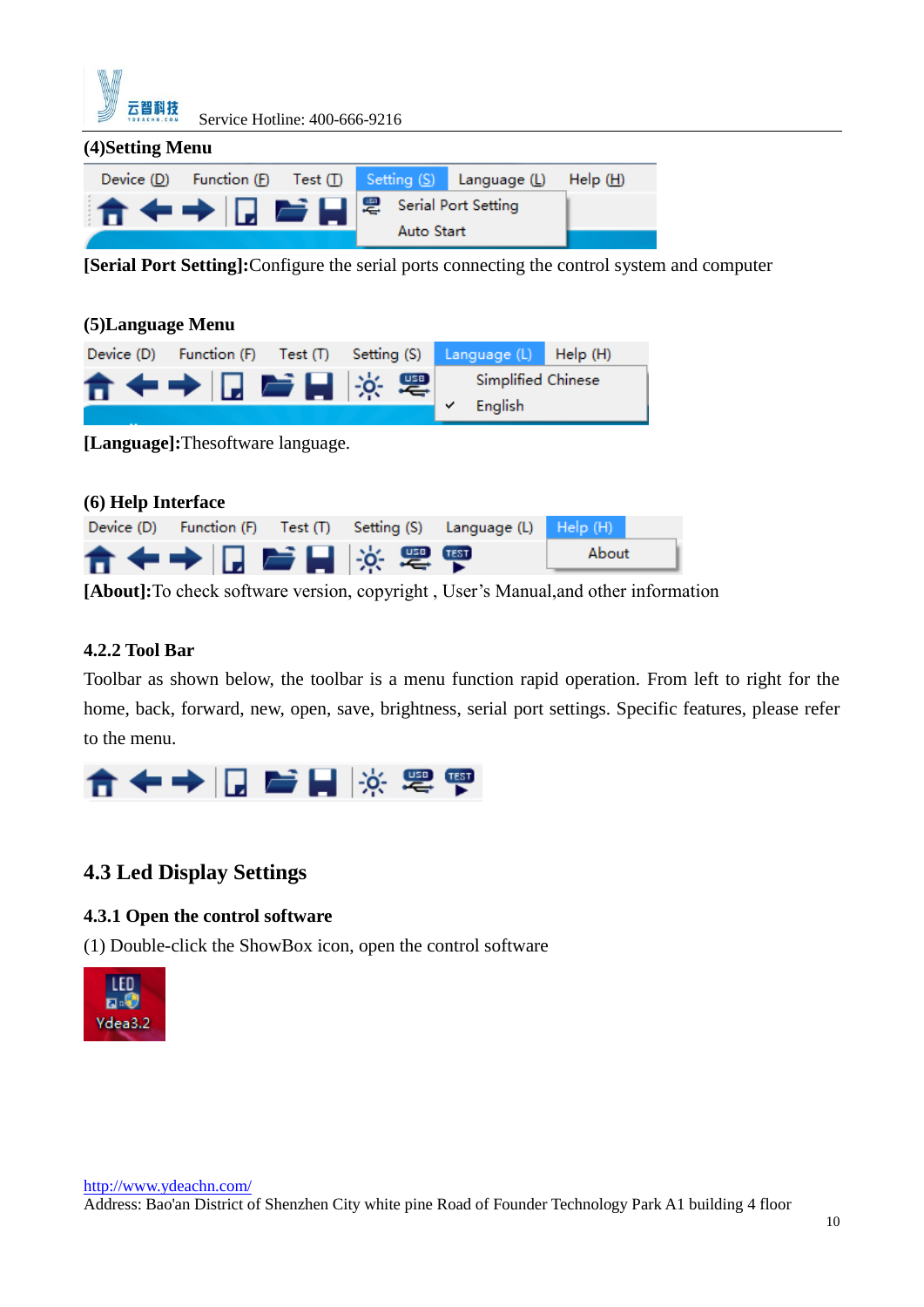

(2) Enter the password 888

| Password: |        |
|-----------|--------|
|           |        |
|           |        |
| Exit (E)  | OK (0) |

(3) Select **"Micro System"** Or Click **Device(D)** -> **Create controler**

| <b>YdeaLED.Control</b> |      |                             |
|------------------------|------|-----------------------------|
|                        |      | Please choose to new device |
| Model                  | C1.0 |                             |
| nκ                     |      | Canel                       |

#### **4.3.2 Communication**

(1) Connect system power supply and USB wire,Click **Tool(T)** —>**Serial Port Setting** (2) Click"**Auto**"to find the corresponding Serial port,click"**OK**".

| YdeaLED.Control |                              |             |       |
|-----------------|------------------------------|-------------|-------|
|                 | Serial port parameter is set |             |       |
| Port            | COM3                         | Senior para |       |
| Auto            |                              | OΚ          | Canel |
|                 |                              |             |       |

(3)Ifcommunication failure,check port of the control software shall be consist with the port configured in pc device manager.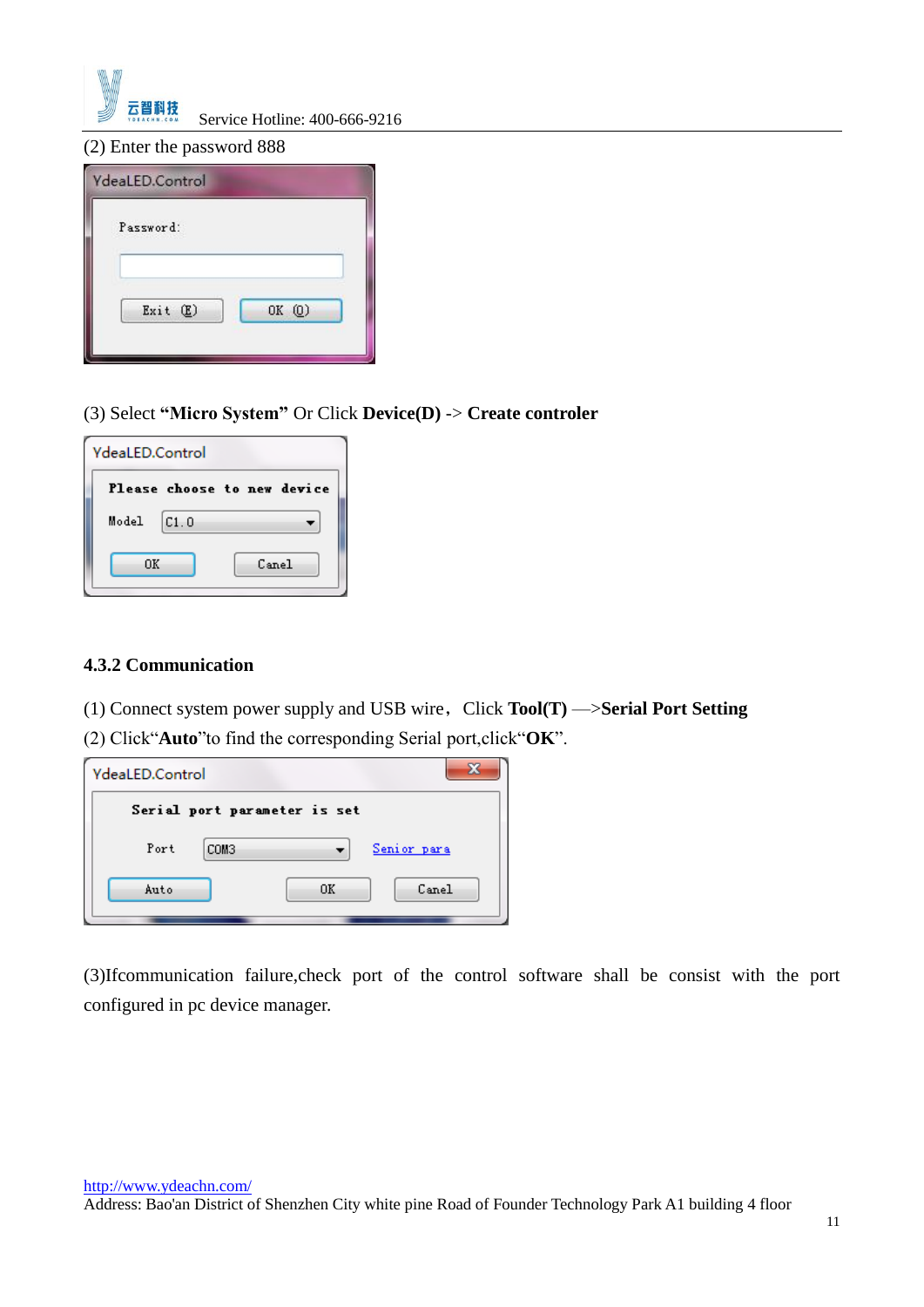

| $\mathbf{E}$<br>Batteries<br><b>PERSONAL PROPERTY</b><br>Computer<br>FilmSide Disk drives<br>白…号<br>Display adapters<br>ATI MOBILITY FIRE GL T2/T2e<br>由 2 DVD/CD-ROM drives<br>图 <b>B</b> Floppy disk controllers<br>田 J Ports (COM & LPT)<br>J Intel (R) Active Management Technology - SOL (COM4)<br>Silicon Labs CP210x USB to UART Bridge (COM1)<br><b>E. D.</b> Sound, video and game controllers<br>System devices<br>[43]…) | TIFA                             |
|-------------------------------------------------------------------------------------------------------------------------------------------------------------------------------------------------------------------------------------------------------------------------------------------------------------------------------------------------------------------------------------------------------------------------------------|----------------------------------|
|                                                                                                                                                                                                                                                                                                                                                                                                                                     |                                  |
|                                                                                                                                                                                                                                                                                                                                                                                                                                     |                                  |
|                                                                                                                                                                                                                                                                                                                                                                                                                                     |                                  |
|                                                                                                                                                                                                                                                                                                                                                                                                                                     |                                  |
|                                                                                                                                                                                                                                                                                                                                                                                                                                     |                                  |
|                                                                                                                                                                                                                                                                                                                                                                                                                                     |                                  |
|                                                                                                                                                                                                                                                                                                                                                                                                                                     |                                  |
|                                                                                                                                                                                                                                                                                                                                                                                                                                     |                                  |
|                                                                                                                                                                                                                                                                                                                                                                                                                                     |                                  |
|                                                                                                                                                                                                                                                                                                                                                                                                                                     |                                  |
|                                                                                                                                                                                                                                                                                                                                                                                                                                     |                                  |
|                                                                                                                                                                                                                                                                                                                                                                                                                                     |                                  |
|                                                                                                                                                                                                                                                                                                                                                                                                                                     | Dhiversal Serial Bus controllers |

### **4.3.3 DVI input video source**

|                    | DVI input video source |         |
|--------------------|------------------------|---------|
| Resolution         | 1920 * 1200            | Refresh |
| Frame              | 60 Hz                  |         |
| <b>Clock Phase</b> | $0^{\circ}$            |         |

**[Resolution]:** Support the multi-resolution of standard video source format, the default mode is 1920x1200.

**[Frame]:** Frame frequency of the display is 50Hz/60Hz, The default Mode is 60Hz

**[Clock phase]:** Adjust the time sequence of main controller DVI clock; select the most optimized option according to actual situations to avoid flash points in playing videos.

When all settings are finished, click **"Send".**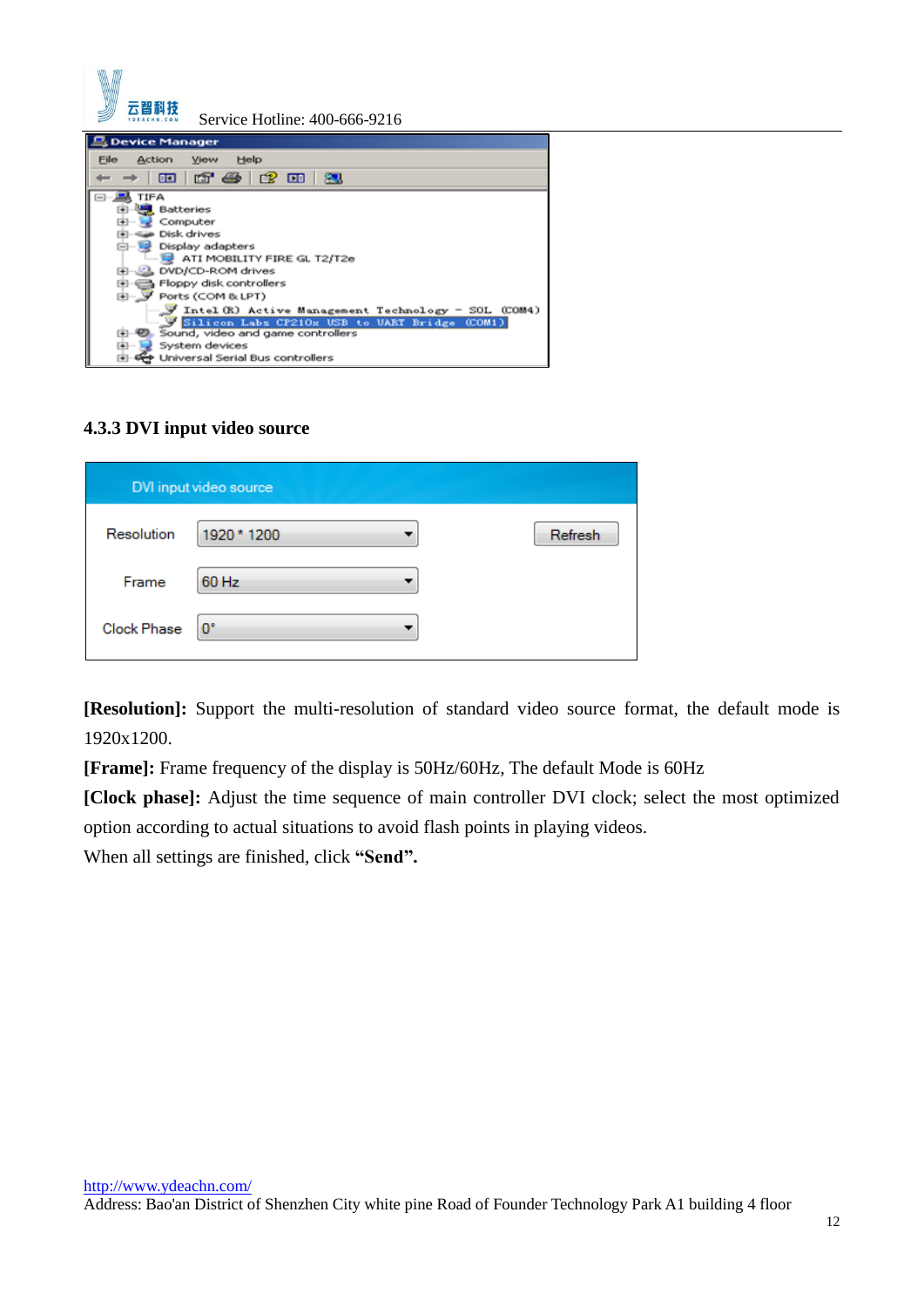

### **4.3.4 Send Card**

| Set parameters |          |      |                |
|----------------|----------|------|----------------|
| VS size        | 1920     | 1200 | <b>Default</b> |
| Start X        | 0        | ÷    |                |
| Start Y        | 0        | ÷    |                |
| Width          | 1920     | ÷    |                |
| Height         | 1200     | ÷    |                |
| Port Height    | 480      | ÷    | Help           |
| Split Mode     | Vertical |      | <u>Help</u>    |

**[Start X]:** The initial place of coordinate X in the display; the top left corner of the display is the initial place, which symbolizes the horizontal starting point. **The default value is 0.**

**[Start Y]:** The initial place of coordinate Y in the display; the top left corner of the display is the initial place, which symbolizes the vertical starting point. **The default value is 0.**

**[Width]:** Set the width of main controller pixels. **The default value is 1920.**

**[Height]:** Set the height of main controller pixels. **The default value is 1200.**

**[Port Height]:** Set the max height of output video from the first data output of the main controller. In horizontal split mode. **The default value is 256**;in vertical split mode. **The default value is 480.**

**[Load Split]:** Control the split mode of output videos; it has Horizontal and vertical split mode.

| Other setting       |                                    |                    |
|---------------------|------------------------------------|--------------------|
| Port Backup: Uncopy |                                    | Image Freeze: CON  |
| Screen mode: Mode 1 |                                    | Screen switch: OFF |
|                     | Power Off: 2 1 2 2 2 3 2 4 2 5 2 6 | $\sqrt{2}$ ALL     |

**[Screen switch]:** OFF: the whole display is blank; ON (default): the video is played

**[Screen mode]:** Set the specific types of display screens, the function is used for extension. Retained.

**[Image Freeze]:** ON: lock some frame; OFF: unlock (default), the video is fluently played

**[Port Backup]:** To set the copy relations among main controller ports.

<http://www.ydeachn.com/>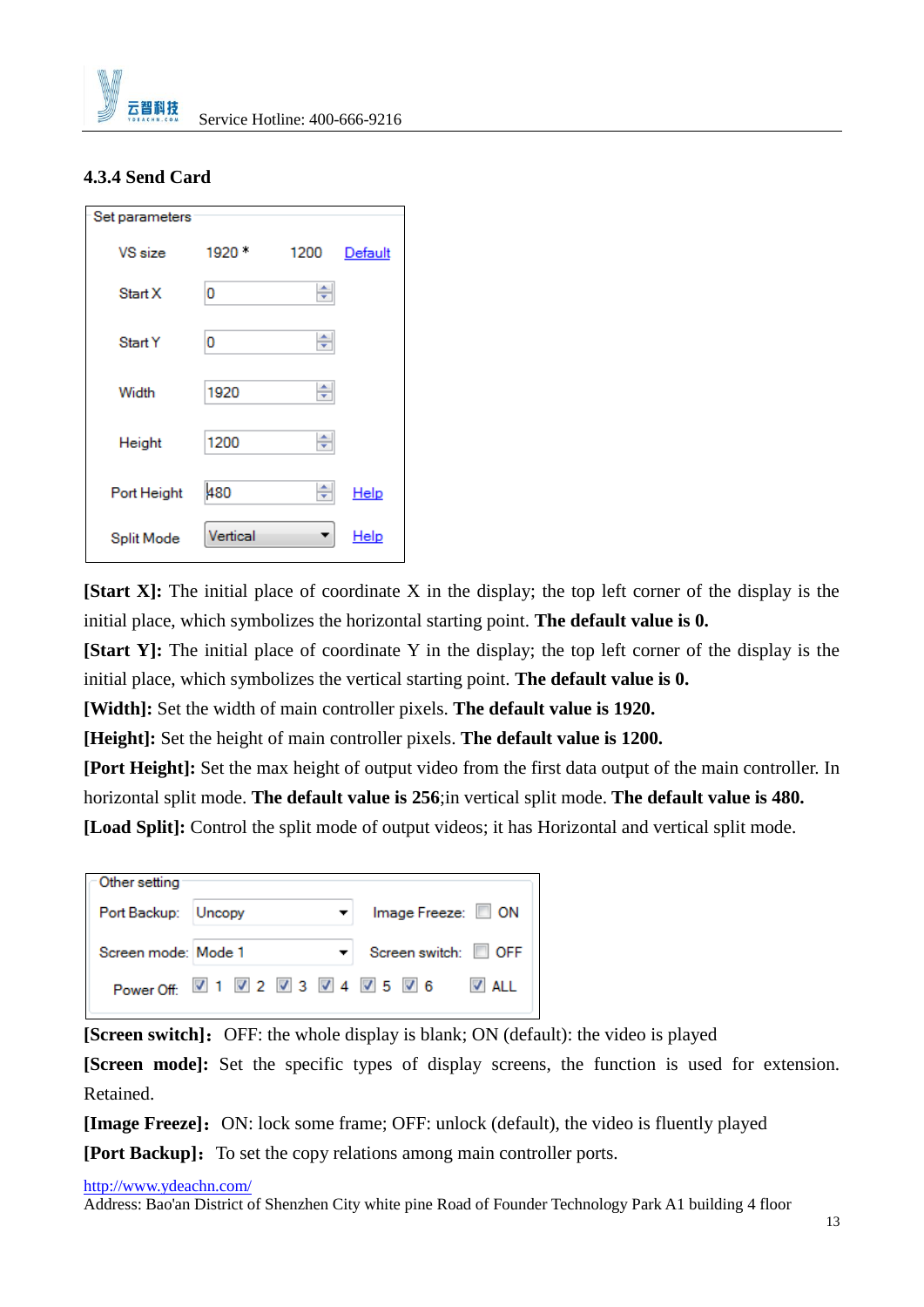

### **4.3.5 Distributor**

| <b>Distributor Parameter</b>         |                      |                       |                   |                   |                |                   |                   |          |                   |
|--------------------------------------|----------------------|-----------------------|-------------------|-------------------|----------------|-------------------|-------------------|----------|-------------------|
| <b>Basic Setting</b>                 |                      | Distributor Parameter |                   |                   |                |                   |                   |          |                   |
| $^\circledR$<br>Port 1<br>Port:<br>▼ |                      | Port1<br>ø            | Port <sub>2</sub> | Port <sub>3</sub> | Port4          | Port <sub>5</sub> | Port <sub>6</sub> | Port7    | Port <sub>8</sub> |
| ☺<br>64*960<br>Load mode:<br>▼       | ▶<br>ID <sub>1</sub> |                       | 2                 | 3                 | 4              | 5                 | 6                 | 7        | 8                 |
|                                      |                      | [0,0]                 | [32,0]            | $[64.0]$          | [96,0]         | [128,0]           | [160, 0]          | [192, 0] | [224, 0]          |
| Complex Setting                      |                      |                       | 2                 | 3                 | 4              | 5                 | 6                 | 7        | 8                 |
| ☺<br>8<br>Port Num:<br>۰             | ID2                  | [256, 0]              | [288, 0]          | [320,0]           | [352,0]        | [384,0]           | [416,0]           | [448, 0] | [480.0]           |
| ⊕<br>Single Size:<br>32              |                      |                       |                   |                   |                |                   |                   |          |                   |
| ۹<br>$\overline{2}$<br>Quantity:     |                      |                       |                   |                   |                |                   |                   |          |                   |
|                                      |                      |                       |                   |                   |                |                   |                   |          |                   |
| ◉<br>Setup                           | Coordinate           | X:                    | $\mathbf 0$       | Y:                | $\overline{0}$ |                   | Linked            |          |                   |

Step:

① Signal output port selection: It is used for setting the main controller signal output port.

②Distributor load mode selection: It is used to set the load mode of distributor each network interface.

③Set the number of distributor signal output network port:It is used to set the distributor will use several signal output port.

④ Set up distributor's Single Size: It is used to set the actual load area of distributor each network interface.

⑤ Set the number of distributor: It is used to set the number of main controller's single network port load distributor.

⑥Click the Setup button: The software will automatically set the distributor each signal output port's address.

⑦Distributor Parameter: It is used to view the distributor signal output port's address.

⑧Click the Send button.

### **4.3.6 Led Panle Connect**

### **Step:**

①Set the distributor ID. It is used to set the parameters on which distributor,each distributor must be set individually

②Set signal connection mode: According to the actual screen body connection settings.The signal connection mode of vertical segmentation is from top to bottom and from bottom to top.The signal connection mode of Horizontal segmentation is from left to right and from right to left.

<http://www.ydeachn.com/> ③ Input the card size , X(width), Y(height): Set the size of a single scan card load screen (width and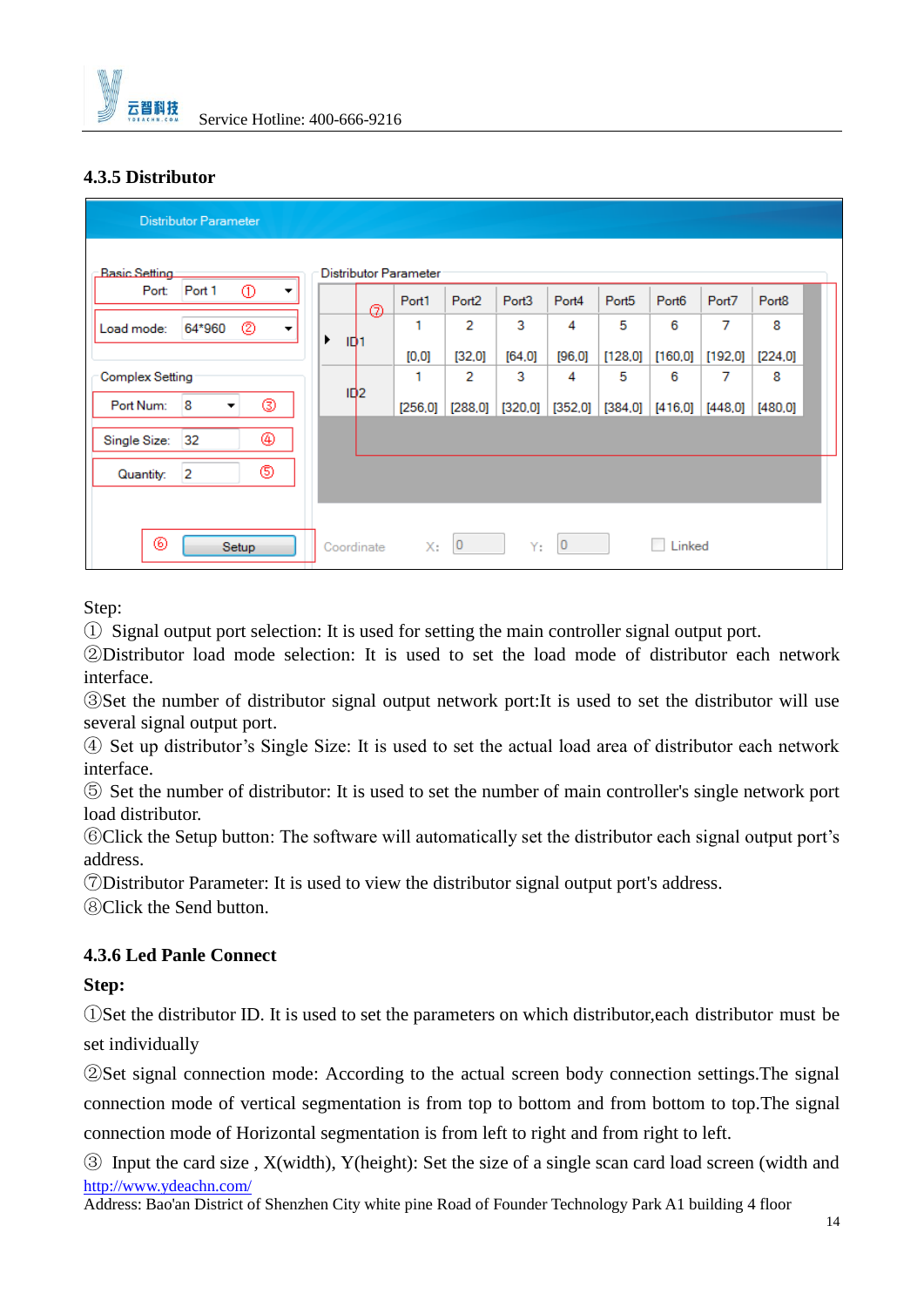

height).

④ Input the card quantity,X(width), Y(height).Horizontal (width) direction how many cards, vertical (height) direction of how many cards.

- ⑤Click the Setup button.The software will automatically set the starting address of each scan card.
- ⑥ Screen Parameter. Scan Card Address parameter table, generally no need to change.
- ⑦ Click the Send button.

As shown below:

|                                 | <b>Screen Connect Setting</b> |   |                  |        |   |                         |                   |                   |         |                |                   |         |                          |     |
|---------------------------------|-------------------------------|---|------------------|--------|---|-------------------------|-------------------|-------------------|---------|----------------|-------------------|---------|--------------------------|-----|
| Quick Setting                   |                               |   |                  | ⊕      |   | <b>Screen Parameter</b> |                   |                   |         |                |                   |         |                          |     |
| Port Num:                       |                               |   |                  |        | ⊛ | Port1                   | Port <sub>2</sub> | Port <sub>3</sub> | Port4   | Port5          | Port <sub>6</sub> | Port7   | Port8                    |     |
| Connection:                     |                               |   | From bottom to v | ℗      |   | 4                       | 4                 | 4                 | 4       | 4              | 4                 | 4       | 4                        |     |
| Size:                           | 32                            | x | 8                | Y<br>☺ |   | [0,0]                   | [0,0]             | [0,0]             | [0,0]   | [0,0]          | [0,0]             | [0, 0]  | [0,0]                    |     |
| Quantity:                       | 8                             | x | 4                | ⊕<br>Y |   | 3                       | 3                 | 3                 | 3       | 3              | 3                 | 3       | 3                        | Ξ   |
|                                 |                               |   | Setup            | டு     |   | [0, 8]                  | [0,8]             | [0,8]             | [0, 8]  | [0, 8]         | [0,8]             | [0, 8]  | [0, 8]                   |     |
| Complex Setting                 |                               |   |                  |        |   | 2                       | 2                 | 2                 | 2       | 2              | 2                 | 2       | 2                        |     |
| <b>Distributor Port Select:</b> |                               |   |                  |        |   | [0, 16]                 | [0, 16]           | [0, 16]           | [0, 16] | [0, 16]        | [0, 16]           | [0, 16] | [0, 16]                  |     |
|                                 | 2                             | 3 | 4                |        |   | 1                       | 1                 | 1                 | 1       | 1              | 1                 | 1       |                          |     |
| 5                               | 6                             |   | 8                |        |   |                         |                   |                   |         |                |                   |         |                          |     |
| height:                         | 0                             |   |                  |        |   | Distributor Port:       | $\overline{0}$    | Scan Board ID:    |         | $\Omega$       | Rotation:         | 0°      | $\overline{\phantom{a}}$ | All |
| Rotation:                       | 0°                            |   |                  |        |   | Coordinate $X:$         |                   |                   | Υ:      | $\overline{0}$ |                   |         |                          |     |

### **Attention:**

Manual adjustment of scan card address

|    |                                                                                                                                    | <b>Screen Parameter</b> |                   |                   |                   |                   |                   |         |                   |   |
|----|------------------------------------------------------------------------------------------------------------------------------------|-------------------------|-------------------|-------------------|-------------------|-------------------|-------------------|---------|-------------------|---|
|    |                                                                                                                                    | Port1                   | Port <sub>2</sub> | Port <sub>3</sub> | Port <sub>4</sub> | Port <sub>5</sub> | Port <sub>6</sub> | Port7   | Port <sub>8</sub> | ┻ |
| ▶  | ⊕                                                                                                                                  | 4                       | 4                 | 4                 | 4                 | 4                 | 4                 | 4       | 4                 |   |
|    |                                                                                                                                    | [0, 0]                  | [0,0]             | [0,0]             | [0,0]             | [0,0]             | [0,0]             | [0,0]   | [0,0]             |   |
| 12 |                                                                                                                                    | 3                       | 3.                | 3                 | 3                 | 3.                | 3                 | 3       | 3                 | Ξ |
|    |                                                                                                                                    | [0, 8]                  | [0, 8]            | [0,8]             | [0, 8]            | [0,8]             | [0,8]             | [0, 8]  | [0,8]             |   |
| 3  |                                                                                                                                    | 2                       | 2                 | 2                 | 2                 | 2                 | 2                 | 2       | 2                 |   |
|    |                                                                                                                                    | [0, 16]                 | [0, 16]           | [0, 16]           | [0, 16]           | [0, 16]           | [0, 16]           | [0, 16] | [0, 16]           |   |
| 4  |                                                                                                                                    |                         |                   |                   |                   |                   |                   |         | 1                 |   |
|    | 0°<br>All<br>Distributor Port:<br>Rotation:<br>4<br>$\blacksquare$<br>Scan Board ID:<br>Coordinate $X:$<br>$\circ$<br>Y:<br>o<br>ల |                         |                   |                   |                   |                   |                   |         |                   |   |

① Select the Scan Board, the window displays blue when selected (One small box stands for a Scan Board)

#### <http://www.ydeachn.com/>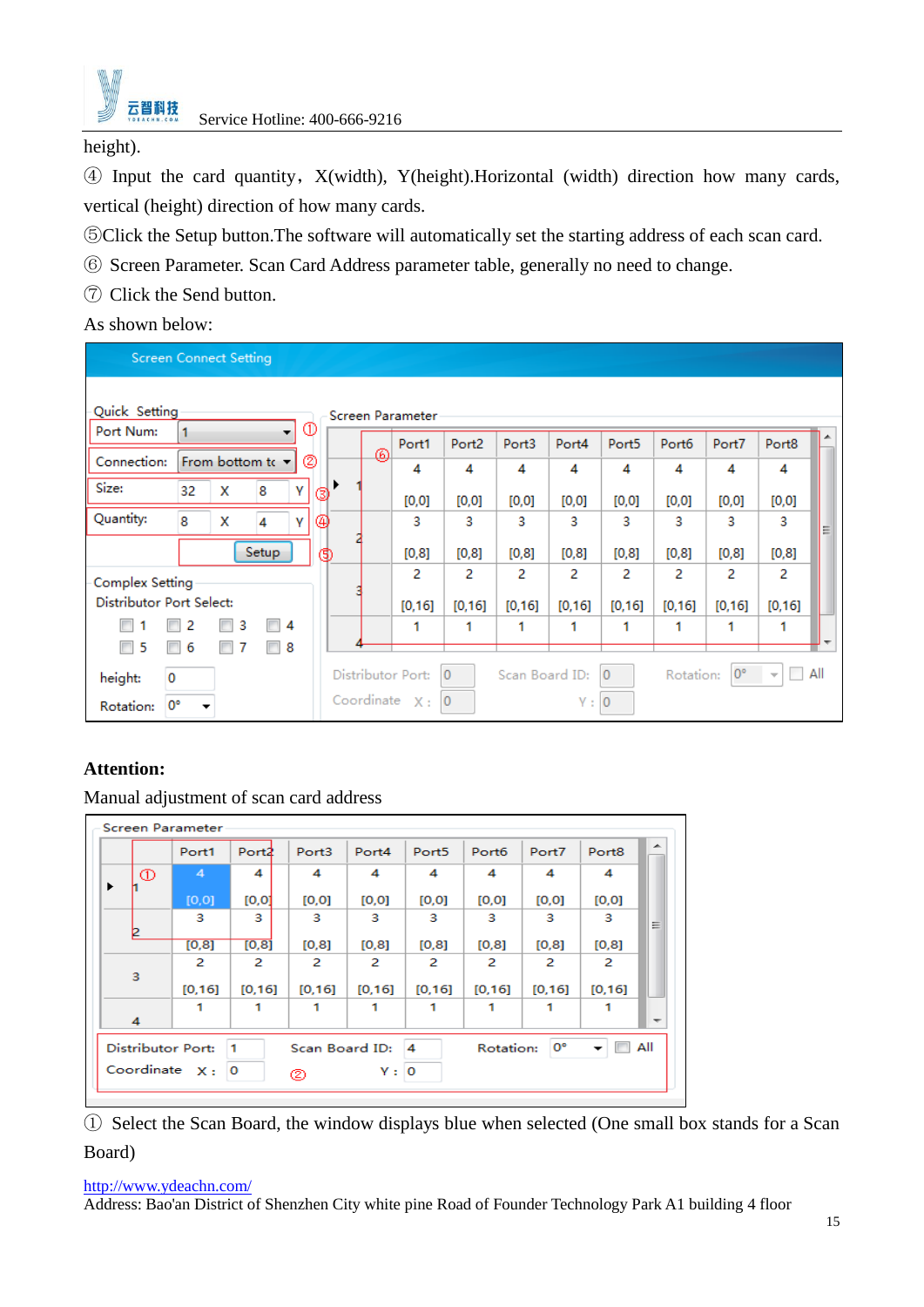

②Input the data to modify the selected Scan Board parameter.

| Distributor ID: | Distributor Port: | Scan Board ID:                               |
|-----------------|-------------------|----------------------------------------------|
| Coordinate Y.   |                   | $\bullet$ $\blacksquare$ All<br>Rotation: 0° |

[Distributor ID]: Select which distributor.

[Distributor Port]: Select distributor port。

[Scan Board ID]: Set the Scan board order, The Scan Board that first get signal from send card is address No 1, The Scan Board connected with the first Scan Board is address No 2, and the rest may be deduced by analogy.

[Coordinate  $X$ ]: The initial place of coordinate  $X$  in the Single card

[Coordinate Y]: The initial place of coordinate Y in the Single card

[Rotation ]: Set the single card display content rotation, rotation angles 0℃, 90℃, 180℃, 270℃. If

you need all of the LED screen to rotate, then hook on the right

③ Click the Send button.

### **4.3.7Brightness and Gamma Adjust**

1) Brightness Adjust

Click "Function" >> "Brightness/Color temperature body".

| <b>Brightness</b>         | $\triangledown$ 256 Level $\blacksquare$ 16 Level |               |
|---------------------------|---------------------------------------------------|---------------|
|                           |                                                   | 65            |
| Current gain              |                                                   |               |
|                           |                                                   |               |
| Color temperature         |                                                   |               |
| ◯ 2800 K<br>◉ Custom      | ◯ 3200 K                                          | <b>64400K</b> |
| ◯ 5000 K<br><b>5600 K</b> | ◎ 6000 K                                          | 6500 K        |
| ◎ 9300 K                  |                                                   |               |
| <b>RED</b>                |                                                   | 255           |
| <b>GREEN</b>              |                                                   | 255           |
| <b>BLUE</b>               |                                                   | 255           |

#### <http://www.ydeachn.com/>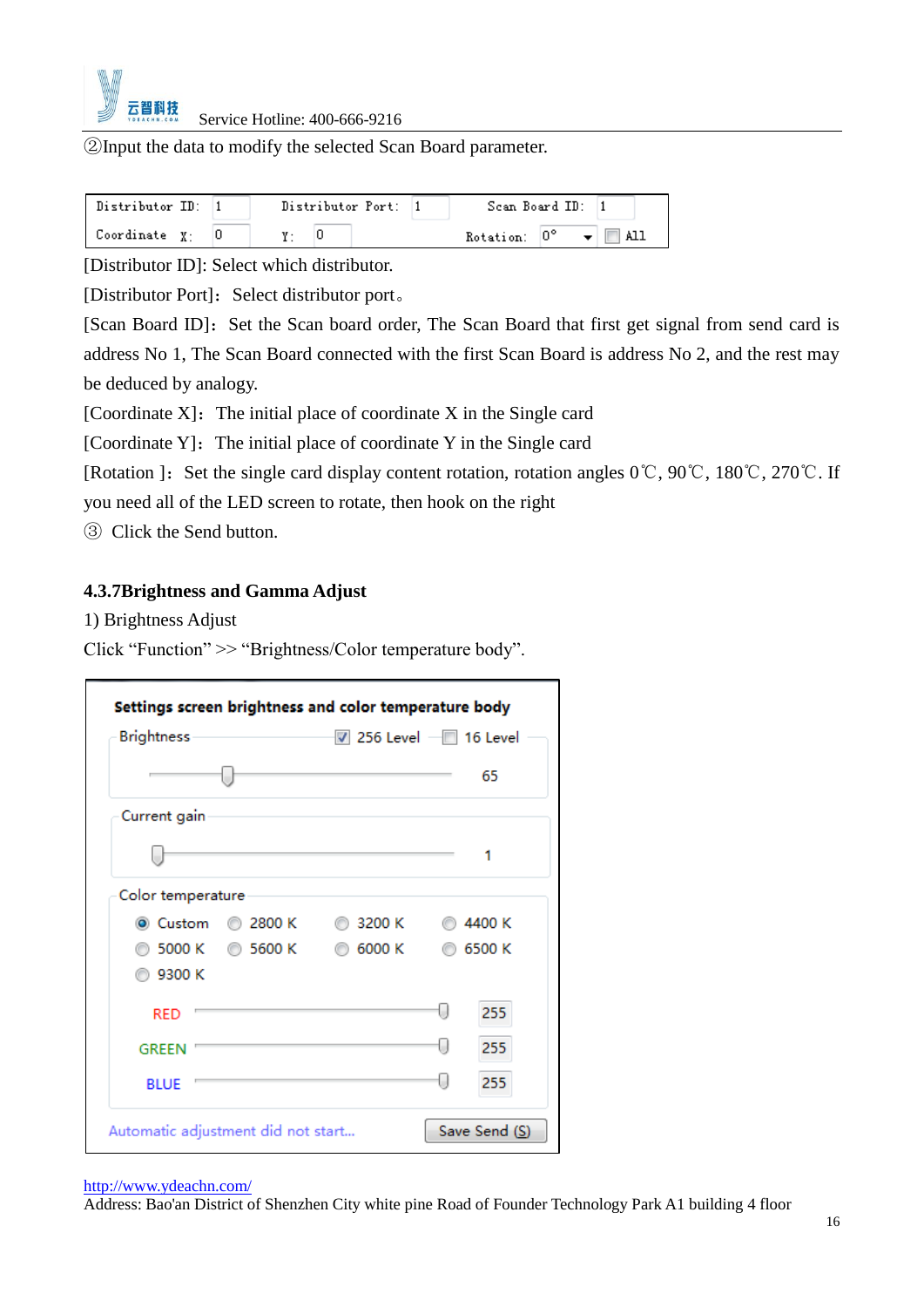

### 2) Gamma Adjust

### (1)Click "**Function" >> "Gamma"**

### (2) Enter the password 168

| Password:  |       |
|------------|-------|
|            |       |
| Exit $(E)$ | 0K(0) |

### (3)Select Greyscale

| <b>YdeaLED.Control</b> | XX.                  |
|------------------------|----------------------|
| Lookup table           | <u>Advanced mode</u> |
| Greyscale              | 8<br>Bit             |
|                        | Send(S)              |

### (4) Click "Advanced mode" icon

| YdeaLED |                                                                               |              | $\mathbf{x}$  |  |  |  |  |
|---------|-------------------------------------------------------------------------------|--------------|---------------|--|--|--|--|
|         | Look-up table (advanced)                                                      |              |               |  |  |  |  |
|         | Bit<br>Greyscale 14 $\rightarrow$<br>Initial value<br>$\overline{\mathbf{0}}$ |              |               |  |  |  |  |
| Gamma   |                                                                               |              | $2.80$ Linear |  |  |  |  |
| NO.     | <b>RED</b>                                                                    | <b>GREEN</b> | <b>BLUE</b>   |  |  |  |  |
| 0       | 0                                                                             | o            | 0             |  |  |  |  |
| 1       | 0                                                                             | 0            | 0             |  |  |  |  |
| 2       | 1                                                                             | 1            | 1             |  |  |  |  |
| 3       | 1                                                                             | 1            | 1             |  |  |  |  |
| 4       | 1                                                                             | 1            | 1             |  |  |  |  |
| 5       | 1                                                                             | 1            | 1             |  |  |  |  |
| 6       | 1                                                                             | 1            | 1             |  |  |  |  |
| 7       | 1                                                                             | 1            | 1             |  |  |  |  |
| 8       | 2                                                                             | 2            | 2             |  |  |  |  |
| g       | 2                                                                             | 2            | 2             |  |  |  |  |
| ∢       |                                                                               | Ш            | þ.            |  |  |  |  |
|         |                                                                               | Update Save  | Send          |  |  |  |  |

#### <http://www.ydeachn.com/>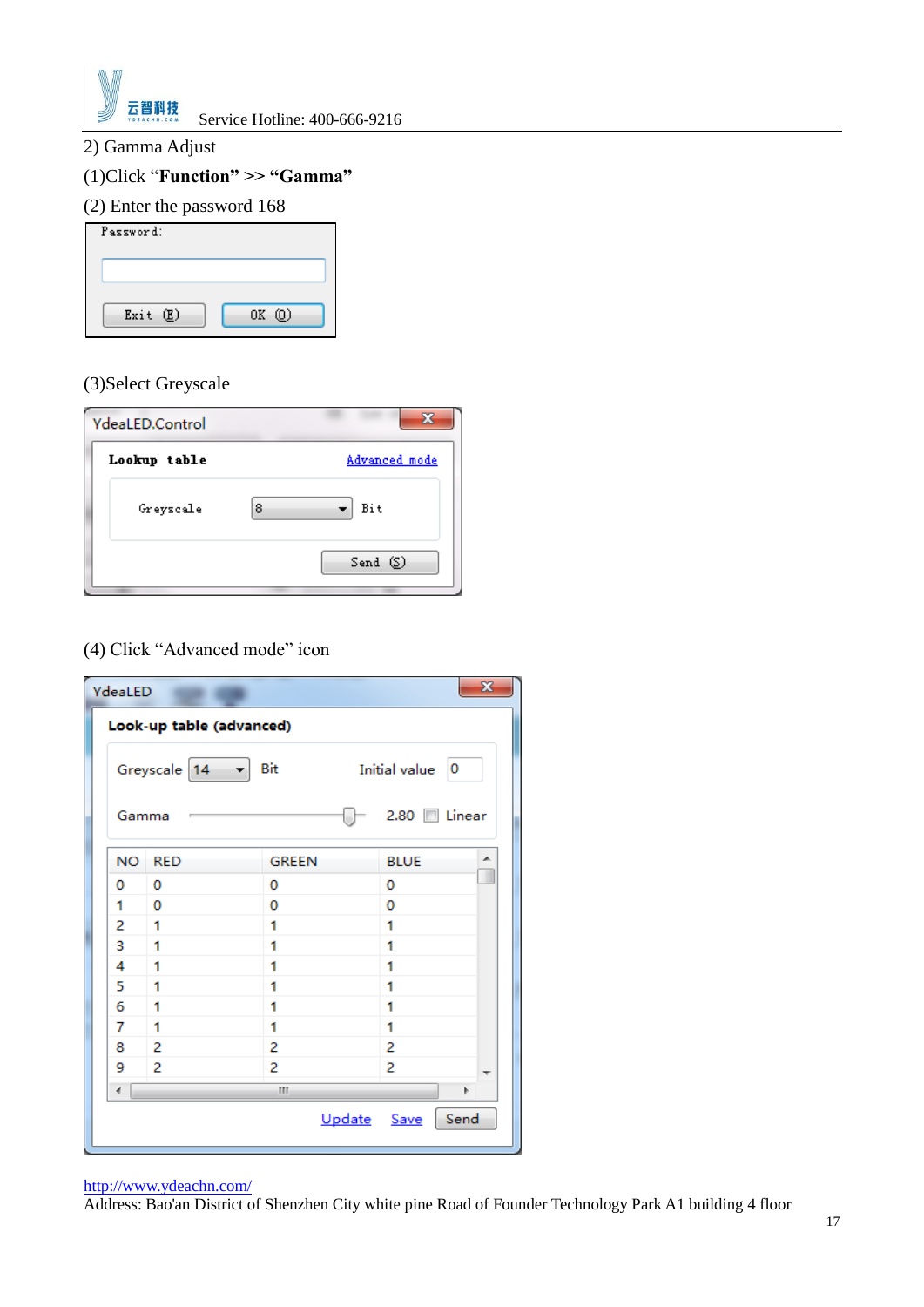

# <span id="page-18-0"></span>**5 Led Screen connection topology Picture**

### **From left to right**



### **From right to left**



#### <http://www.ydeachn.com/>